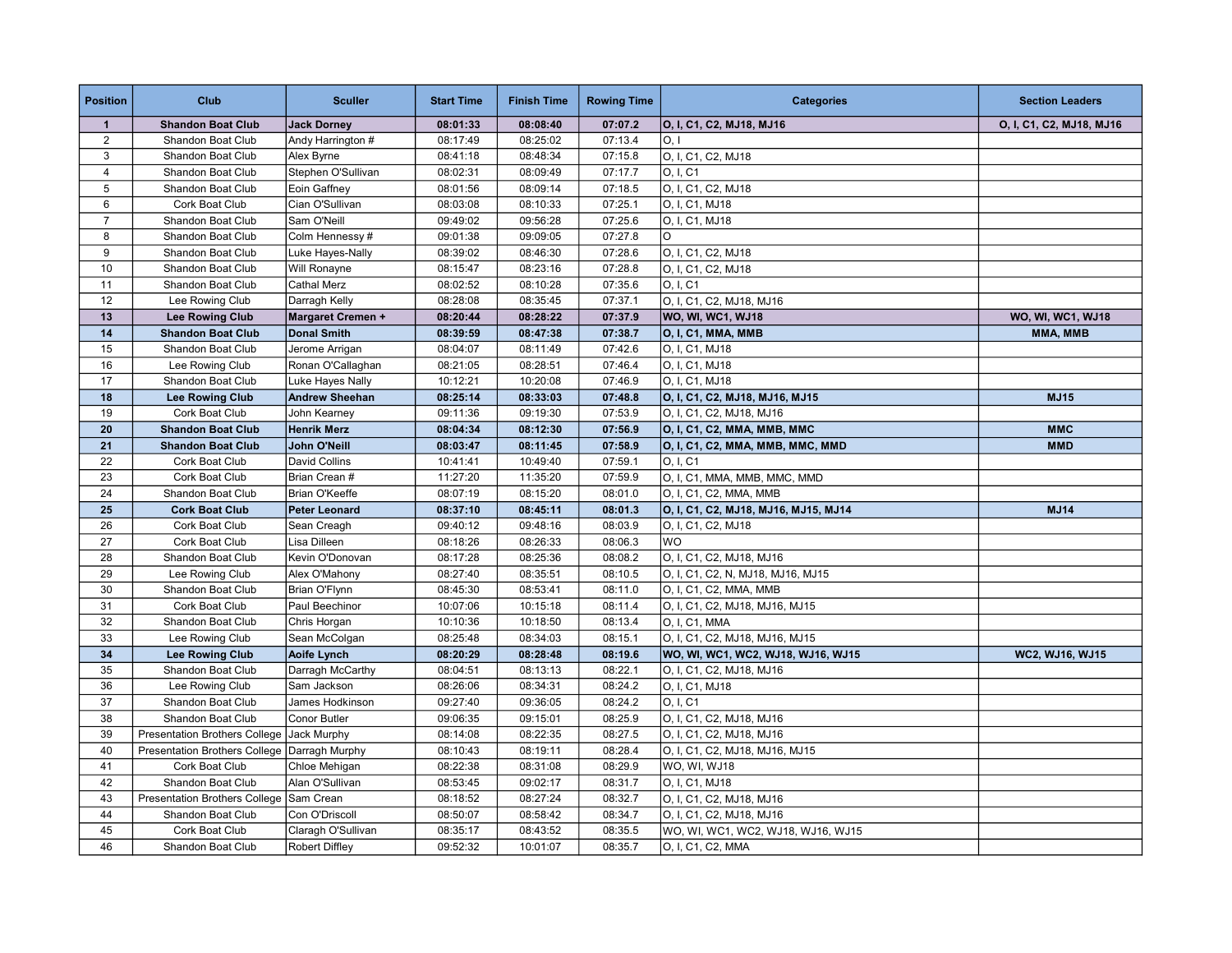| 47 | Presentation Brothers College   Tom Murphy   |                          | 08:12:44 | 08:21:20 | 08:35.9 | O, I, C1, C2, MJ18                             |                    |
|----|----------------------------------------------|--------------------------|----------|----------|---------|------------------------------------------------|--------------------|
| 48 | Shandon Boat Club                            | Adam Murphy              | 09:55:49 | 10:04:25 | 08:36.4 | O, I, C1, C2, MJ18, MJ16                       |                    |
| 49 | Lee Rowing Club                              | Maria Kidney             | 08:26:42 | 08:35:18 | 08:36.5 | WO, WI, WC1, WC2, WJ18, WJ16                   |                    |
| 50 | Cork Boat Club                               | Aoife Higgins            | 08:08:24 | 08:17:01 | 08:36.9 | WO, WI, WC1, WC2, WJ18                         |                    |
| 51 | Cork Boat Club                               | Ross Madden              | 09:14:49 | 09:23:26 | 08:37.5 | O, I, C1, C2, MJ18, MJ16                       |                    |
| 52 | Cork Boat Club                               | Daniel McCarthy          | 08:54:33 | 09:03:11 | 08:38.6 | O, I, C1, C2, N, MJ18, MJ16, MJ15, MJ14        |                    |
| 53 | <b>Lee ValleyRowing Club</b>                 | Tony Corcoran #          | 08:36:24 | 08:45:03 | 08:39.6 | O, I, MMA, MMB, MMC, MMD, MME, MMF, MMG, MMH   | MME, MMF, MMG, MMH |
| 54 | <b>Shandon Boat Club</b>                     | <b>Jessica Legresley</b> | 08:05:11 | 08:13:51 | 08:40.1 | WO, WI, WC1, WC2, WMA, WMB                     | WMA, WMB           |
| 55 | Shandon Boat Club                            | John Sheehan             | 08:03:27 | 08:12:08 | 08:41.5 | O, I, C1, MMA, MMB                             |                    |
| 56 | Cork Boat Club                               | Matthew McCarthy         | 09:37:57 | 09:46:41 | 08:44.0 | O, I, C1, C2, MJ18, MJ16                       |                    |
| 57 | Cork Boat Club                               | Jane Duggan              | 08:08:42 | 08:17:27 | 08:45.3 | WO, WI, WC1, WC2, WJ18, WJ16                   |                    |
| 58 | Cork Boat Club                               | Aine Rice                | 08:23:10 | 08:31:56 | 08:46.1 | WO, WI, WC1, WJ18                              |                    |
| 59 | Lee Rowing Club                              | Sophie Gray              | 08:15:29 | 08:24:15 | 08:46.5 | WO, WI, WC1, WC2, WJ18, WJ16                   |                    |
| 60 | Cork Boat Club                               | James O'Leary            | 10:41:16 | 10:50:03 | 08:46.8 | O, I, C1                                       |                    |
| 61 | Shandon Boat Club                            | Donnchadh Barrett        | 08:19:59 | 08:28:46 | 08:46.9 | O, I, C1, C2, MJ18, MJ16                       |                    |
| 62 | Cahir Rowing Club                            | David Heffernan          | 11:53:40 | 12:02:28 | 08:47.7 | O, I, C1, MMB                                  |                    |
| 63 | Shandon Boat Club                            | Chelsey Minihane         | 08:14:59 | 08:23:48 | 08:48.9 | WO, WI, WC1, WJ18                              |                    |
| 64 | Shandon Boat Club                            | Sean O'Donovan           | 08:21:42 | 08:30:34 | 08:51.7 | O, I, C1, C2, MJ18, MJ16                       |                    |
| 65 | Cork Boat Club                               | David Cronin             | 09:17:44 | 09:26:36 | 08:52.0 | O, I, C1, C2, MJ18, MJ16                       |                    |
| 66 | Cork Boat Club                               | Ciara Murphy             | 08:09:43 | 08:18:35 | 08:52.2 | WO, WI, WC1, WC2, WJ18                         |                    |
| 67 | Cork Boat Club                               | Linda Murphy             | 09:04:18 | 09:13:12 | 08:53.9 | WO, WI                                         |                    |
| 68 | Cork Boat Club                               | James Kelly              | 09:29:00 | 09:37:54 | 08:54.0 | O, I, C1, C2, MJ18, MJ16                       |                    |
| 69 | <b>Presentation Brothers College</b>         | Ibrahim Salih            | 08:47:57 | 08:56:53 | 08:56.5 | O, I, C1, C2, MJ18, MJ16, MJ15                 |                    |
| 70 | <b>Presentation Brothers College</b>         | Jamie Falsey             | 08:47:08 | 08:56:07 | 08:59.8 | O, I, C1, C2, MJ18, MJ16, MJ15                 |                    |
| 71 | Lee Rowing Club                              | Robyn Smith              | 09:32:29 | 09:41:29 | 09:00.1 | WO, WI, WC1, WC2, WJ18, WJ16, WJ15             |                    |
| 72 | Lee Rowing Club                              | Hannah Cummins           | 08:26:26 | 08:35:28 | 09:01.3 | WO, WI, WC1, WC2, WJ18, WJ16                   |                    |
| 73 | Shandon Boat Club                            | Julie Harrington         | 09:10:33 | 09:19:34 | 09:01.6 | WO, WI, WC1, WC2, WJ18, WJ16                   |                    |
| 74 | <b>Lee Rowing Club</b>                       | <b>Isobel McElwain</b>   | 08:57:29 | 09:06:31 | 09:02.3 | WO, WI, WC1, WC2, WJ18, WJ16, WJ15, WJ14, WJ13 | WJ14, WJ13         |
| 75 | Shandon Boat Club                            | Justin Crowley           | 09:23:09 | 09:32:12 | 09:02.4 | O, I, C1, C2, MJ18, MJ16                       |                    |
| 76 | Cork Boat Club                               | Fran Judge               | 08:05:39 | 08:14:45 | 09:05.4 | WO. WI, WMA                                    |                    |
| 77 | Lee Rowing Club                              | Hugh O'Hara              | 11:13:04 | 11:22:10 | 09:06.2 | O, I, C1, C2, MJ18, MJ16, MJ15, MJ14           |                    |
| 78 | <b>Presentation Brothers College</b>         | Jimmy Coughlan           | 08:46:41 | 08:55:47 | 09:06.3 | O, I, C1, C2, MJ18, MJ16, MJ15                 |                    |
| 79 | Shandon Boat Club                            | Mide Dinneen             | 09:05:17 | 09:14:24 | 09:07.1 | WO, WI, WC1, WC2, WJ18                         |                    |
| 80 | Lee Rowing Club                              | Jack Kiely               | 10:11:52 | 10:21:00 | 09:07.9 | O, I, C1, C2, N, MJ18                          |                    |
| 81 | Shandon Boat Club                            | Jennifer Forde           | 10:27:36 | 10:36:45 | 09:09.4 | WO, WI, WC1, WC2, WJ18, WJ16, WJ15, WJ14       |                    |
| 82 | Lee Rowing Club                              | Nicole Nagle             | 08:19:21 | 08:28:33 | 09:12.0 | WO, WI, WC1, WC2, WN, WJ18                     |                    |
| 83 | <b>Bantry RC</b>                             | Charlie Lavin            | 10:03:37 | 10:12:50 | 09:12.7 | O, I, C1, C2, N, MJ18, MJ16                    |                    |
| 84 | Lee Rowing Club                              | Alex Toderica            | 08:51:10 | 09:00:24 | 09:14.7 | WO, WI, WC1, WC2, WJ18, WJ16, WJ15, WJ15, WJ14 |                    |
| 85 | <b>Lee Rowing Club</b>                       | <b>Maeve Coakley</b>     | 09:30:46 | 09:40:01 | 09:14.9 | WO, WI, WC1, WC2, WN, WJ18, WJ16, WJ15         | <b>WN</b>          |
| 86 | Cork Boat Club                               | <b>Rory Driscoll</b>     | 09:22:09 | 09:31:25 | 09:16.3 | O, I, C1, C2, N, MJ18, MJ16, MJ15              |                    |
| 87 | Shandon Boat Club                            | Dylan O'Toole            | 10:00:41 | 10:09:57 | 09:16.5 | O, I, C1, C2, MJ18, MJ16, MJ15                 |                    |
| 88 | Lee Rowing Club                              | Clodagh Hayes            | 10:52:38 | 11:01:55 | 09:17.0 | WO, WI, WC1, WC2, WJ18, WJ16, WJ15, WJ14       |                    |
| 89 | Cork Boat Club                               | David Law                | 09:00:27 | 09:09:46 | 09:18.2 | O, I, C1, C2, MJ18, MJ16, MJ15                 |                    |
| 90 | <b>Presentation Brothers College</b>         | Paul Higgins             | 11:35:41 | 11:45:01 | 09:20.3 | O, I, C1, C2, MJ18, MJ16, MJ15                 |                    |
| 91 | Lee Rowing Club                              | Eabha Keely              | 08:22:19 | 08:31:41 | 09:21.6 | WO, WI, WC1, WC2, WJ18, WJ16                   |                    |
| 92 | Lee Rowing Club                              | Emma Breen               | 08:27:10 | 08:36:32 | 09:22.3 | WO, WI, WC1, WC2, WJ18, WJ16                   |                    |
| 93 | Cork Boat Club                               | Hannah Gahan             | 08:14:45 | 08:24:08 | 09:23.7 | WO, WI, WC1, WC2, WJ18, WJ16, WJ15             |                    |
| 94 | Presentation Brothers College   Alex Doherty |                          | 08:55:35 | 09:05:01 | 09:25.5 | O, MJ18, MJ16                                  |                    |
|    |                                              |                          |          |          |         |                                                |                    |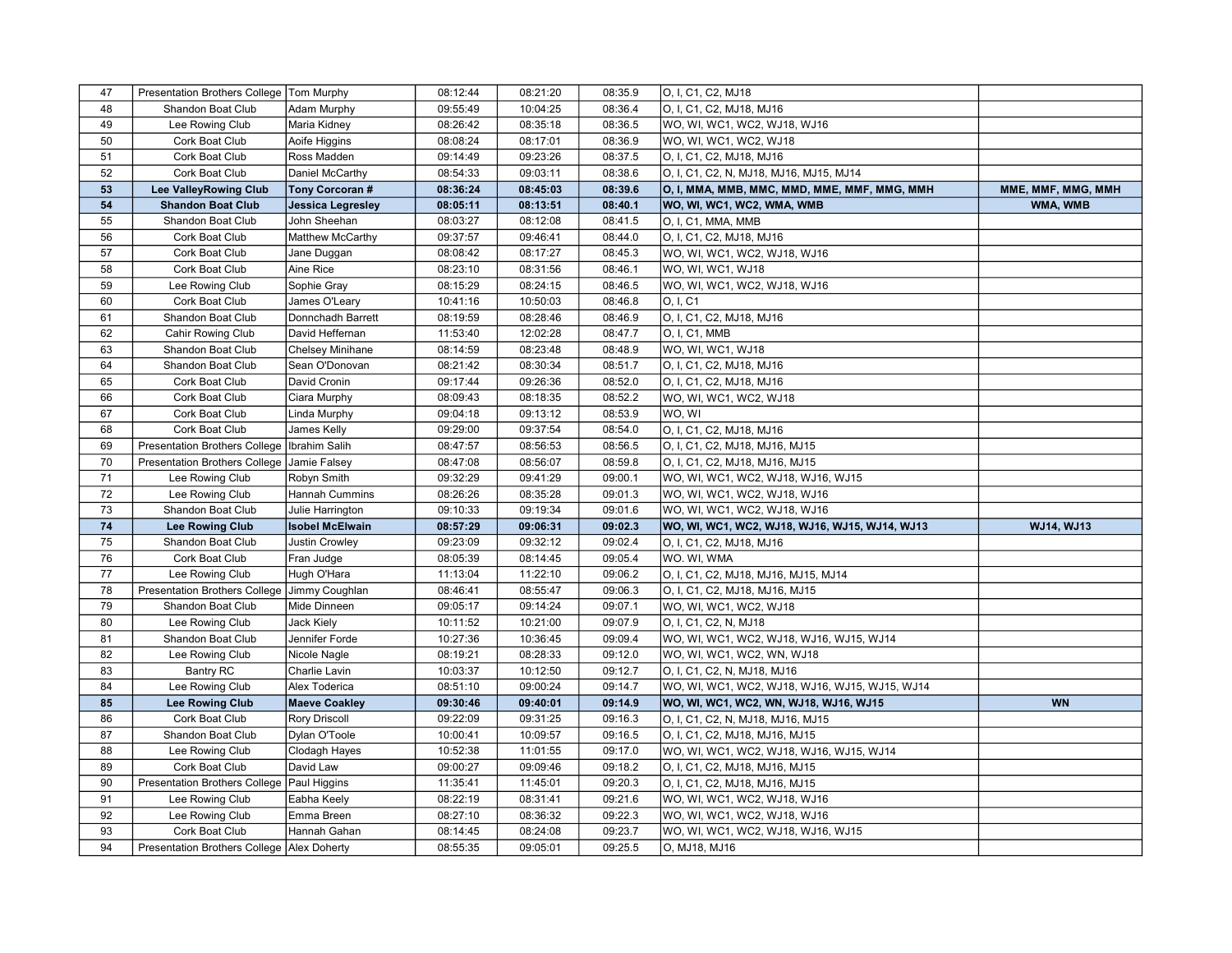| 95  | Lee Rowing Club                             | Erica O'Sullivan        | 08:58:44 | 09:08:11 | 09:26.9 | WO, WI, WC1, WC2, WN, WJ18, WJ16, WJ15, WJ14                       |             |
|-----|---------------------------------------------|-------------------------|----------|----------|---------|--------------------------------------------------------------------|-------------|
| 96  | Cork Boat Club                              | Valerie O'Driscoll      | 09:09:55 | 09:19:22 | 09:27.4 | WO, WI, WC1, WC2                                                   |             |
| 97  | Cork Boat Club                              | <b>Britta Punke</b>     | 08:10:04 | 08:19:33 | 09:28.5 | WO, WI, WC1, WC2, WN, WJ18                                         |             |
| 98  | Lee Rowing Club                             | <b>Kevin MCColgan</b>   | 08:16:22 | 08:25:52 | 09:30.0 | O, I, C1, C2, MJ18, MJ16, MJ15, MJ14, MJ13                         | <b>MJ13</b> |
| 99  | Shandon Boat Club                           | Mark Chu                | 08:07:56 | 08:17:26 | 09:30.3 | O, I, C1, C2, MMA, MMB, MMC, MMD, MME                              |             |
| 100 | Shandon Boat Club                           | Thomas Cosgrave         | 09:43:14 | 09:52:45 | 09:30.6 | O, I, C1, C2, MJ18, MJ16, MJ15, MJ14                               |             |
| 101 | Shandon Boat Club                           | David Ross-Chu          | 08:07:37 | 08:17:09 | 09:31.6 | O, I, C1, C2, MJ18, MJ16, MJ15, MJ14, MJ13                         |             |
| 102 | <b>Presentation Brothers College</b>        | <b>Rory Buckley</b>     | 10:25:08 | 10:34:41 | 09:32.8 | O, I, C1, C2, N, MJ18, MJ16, MJ15, MJ14                            |             |
| 103 | Lee Rowing Club                             | James Quaine            | 10:12:58 | 10:22:32 | 09:33.9 | O, I, C1, C2, MJ18, MJ16, MJ15                                     |             |
| 104 | <b>Lee Rowing Club</b>                      | <b>Robert Cashman</b>   | 10:40:43 | 10:50:20 | 09:37.0 | O, I, C1, C2, MN, MJ18, MJ16, MJ15, MJ14                           | <b>MN</b>   |
| 105 | Shandon Boat Club                           | Roseanne Phelan         | 12:00:39 | 12:10:18 | 09:38.7 | WO, WI, WC1                                                        |             |
| 106 | Lee Rowing Club                             | Kyla Hendrick-Brady     | 08:56:59 | 09:06:39 | 09:39.6 | WO, WI, WC1, WC2, WN, WJ18, WJ16, WJ15, WJ14                       |             |
| 107 | Lee Rowing Club                             | Aoife Coleman           | 10:01:29 | 10:11:09 | 09:40.1 | WO, WI, WC1, WC2, WJ18, WJ16                                       |             |
| 108 | Shandon Boat Club                           | Conor Murphy            | 10:06:09 | 10:15:50 | 09:40.3 | O, I, C1, C2, N, MJ18, MJ16, MJ15                                  |             |
| 109 | Shandon Boat Club                           | Oisin O'Luanaigh        | 09:34:43 | 09:44:27 | 09:44.4 | O, I, C1, C2, MJ18, MJ16, MJ15, MJ14, MJ13                         |             |
| 110 | Cork Boat Club                              | Andrew Saurin           | 09:45:31 | 09:55:16 | 09:44.7 | O, I, C1, C2, N, MJ18, MJ16, MJ15                                  |             |
| 111 | Shandon Boat Club                           | Matthew Ryan            | 10:09:13 | 10:18:58 | 09:45.6 | O, I, C1, C2, N, MJ18, MJ16, MJ15                                  |             |
| 112 | Lee Rowing Club                             | Zoe Burke               | 09:24:34 | 09:34:21 | 09:46.3 | WO, WI, WC1, WC2, WN, WJ18, WJ16, WJ15                             |             |
| 113 | Presentation Brothers College Ethan Novarro |                         | 11:04:59 | 11:14:46 | 09:47.3 | O, I, C1, C2, MJ18, MJ16, MJ15, MJ14                               |             |
| 114 | <b>Presentation Brothers College</b>        | Sean O'Coilean          | 10:25:56 | 10:35:44 | 09:48.4 | O, I, C1, C2, MJ18, MJ16, MJ15, MJ14                               |             |
| 115 | Shandon Boat Club                           | Marton Wiegandt         | 10:08:37 | 10:18:26 | 09:49.4 | O, I, C1, C2, N, MJ18, MJ16, MJ15                                  |             |
| 116 | Lee Rowing Club                             | Daniel Harney           | 10:04:18 | 10:14:09 | 09:50.8 | O, I, C1, C2, MJ18, MJ16, MJ15                                     |             |
| 117 | Lee Rowing Club                             | Ailbhe O'Carroll        | 08:58:07 | 09:07:58 | 09:51.2 | WO, WI, WC1, WC2, WJ18, WJ16, WJ15, WJ15, WJ14                     |             |
| 118 | Lee Rowing Club                             | <b>Andrew Cotter</b>    | 11:16:10 | 11:26:02 | 09:51.5 | O, I, C1, C2, N, MJ18, MJ16, MJ15, MJ14                            |             |
| 119 | Lee Rowing Club                             | Neasa Coleman           | 10:02:34 | 10:12:26 | 09:52.5 | WO, WI, WC1, WC2, WN, WJ18, WJ16                                   |             |
| 120 | Cork Boat Club                              | Siobhan Egan            | 09:08:37 | 09:18:29 | 09:52.8 | WO, WI, WC1, WC2                                                   |             |
| 121 | <b>Bantry RC</b>                            | Luke O'Shaugnessy       | 09:58:45 | 10:08:40 | 09:55.0 | O, I, C1, C2, MN, MJ18, MJ16                                       |             |
| 122 | Lee Rowing Club                             | Ferdia Hellebust        | 11:08:43 | 11:18:41 | 09:58.1 | O, I, C1, C2, N, MJ18, MJ16, MJ15, MJ14, MJ13                      |             |
| 123 | Shandon Boat Club                           | Aoife Brooks            | 10:51:08 | 11:01:06 | 09:58.5 | WO, WI, WC1, WC2, WJ18                                             |             |
| 124 | <b>Presentation Brothers College</b>        | Stephen O'Mahony        | 11:42:23 | 11:52:28 | 10:04.8 | O, I, C1, C2, MN, MJ18, MJ16, MJ15, MJ14                           |             |
| 125 | <b>Lee Rowing Club</b>                      | Vivian Kelleher         | 08:09:28 | 08:19:35 | 10:06.9 | O, I, C1, C2, WMA, WMB, WMC                                        | <b>WMC</b>  |
| 126 | Shandon Boat Club                           | Cian McCarthy           | 09:19:03 | 09:29:13 | 10:10.1 | O, I, C1, C2, N, MJ18, MJ16, MJ15, MJ14                            |             |
| 127 | Lee Rowing Club                             | Abbie Surgenor          | 11:49:20 | 11:59:30 | 10:10.6 | WO, WI, WC1, WC2, WJ18, WJ16, WJ15, WJ15                           |             |
| 128 | Shandon Boat Club                           | Adam Murphy             | 09:50:42 | 10:00:55 | 10:13.0 | O, I, C1, C2, N, MJ18, MJ16, MJ15                                  |             |
| 129 | Lee Rowing Club                             | Muirenn Adams           | 10:05:41 | 10:15:56 | 10:15.1 | WO, WI, WC1, WC2, WN, WJ18, WJ16, WJ15, WJ14                       |             |
| 130 | Lee Rowing Club                             | Jean O'Riordan          | 09:25:08 | 09:35:23 | 10:15.6 | WO, WI, WC1, WC2, WN, WJ18, WJ16, WJ15                             |             |
| 131 | Shandon Boat Club                           | Luke Kennedy            | 10:13:48 | 10:24:05 | 10:17.0 | O, I, C1, C2, MJ18, MJ16, MJ15                                     |             |
| 132 | Lee Rowing Club                             | Adam O'Regan            | 11:07:54 | 11:18:13 | 10:19.8 | O, I, C1, C2, N, MJ18, MJ16, MJ15, MJ14                            |             |
| 133 | Lee Rowing Club                             | Gemma Albone            | 11:54:34 | 12:04:56 | 10:21.6 | WO, WI, WC1, WC2, WJ18, WJ16, WJ15                                 |             |
| 134 | <b>Bantry RC</b>                            | Stephen Murnane         | 10:31:44 | 10:42:07 | 10:22.4 | O, I, C1, C2, MN, MJ18, MJ16, MJ15, MJ14                           |             |
| 135 | Lee ValleyRowing Club                       | Karen Corcoran O'Hare + | 09:39:34 | 09:50:02 | 10:28.0 | WO, WI, WC1, WMA, WMB                                              |             |
| 136 | Lee Rowing Club                             | Evan Lee                | 10:54:03 | 11:04:36 | 10:33.8 | O, I, C1, C2, MJ18, MJ16, MJ15, MJ14                               |             |
| 137 | Lee Rowing Club                             | Shane O'Leary           | 11:26:10 | 11:36:47 | 10:36.7 | O, I, C1, C2, MN, MJ18, MJ16, MJ15                                 |             |
| 138 | <b>Lee Rowing Club</b>                      | <b>Emer Hannon</b>      | 12:19:55 | 12:30:33 | 10:38.2 | WO, WI, WC1, WC2, WN, WJ18, WJ16, WJ15, WJ14, WJ13,<br><b>WJ12</b> | <b>WJ12</b> |
| 139 | Lee Rowing Club                             | Aoife O'Flaherty        | 09:02:55 | 09:13:33 | 10:38.5 | WO, WI, WC1, WC2, WJ18, WJ16, WJ15                                 |             |
| 140 | <b>Bantry RC</b>                            | Hannah Murnane          | 10:37:37 | 10:48:17 | 10:40.2 | WO, WI, WC1, WC2, WJ18                                             |             |
| 141 | <b>Presentation Brothers College</b>        | Conor Power             | 11:01:10 | 11:11:53 | 10:43.2 | O, I, C1, C2, MJ18, MJ16, MJ15, MJ14                               |             |
| 142 | Bantry RC                                   | Patrick Goggin          | 10:44:39 | 10:55:22 | 10:43.3 | O, I, C1, C2, MJ18, MJ16, MJ15,                                    |             |